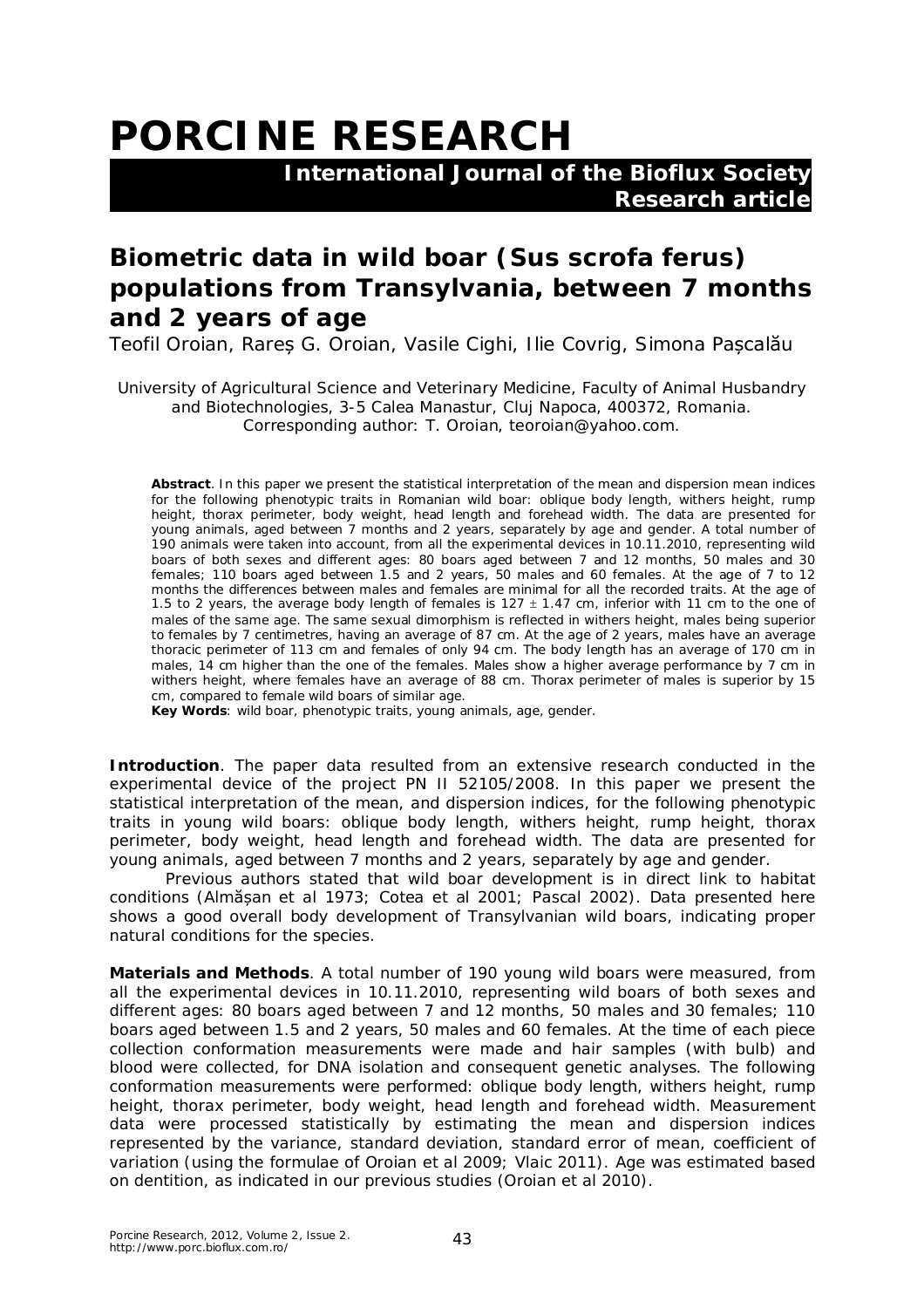**Results and Discussion**. In wild boars aged between 7 and 12 months, the differences between males and females are minimal for all the recorded traits. It must be noted that there is a positive correlation between thorax perimeter and body weight, but corrections must be made according to the harvesting season (late autumn or January - February months). All the followed traits in the studied population had a good homogeneity, indicating a pronounced conservatism and good uniformity, both within and between sexes (Table 1).

Razmaite et al (2009) recorded body measurements of Lithuanian wild pigs that are inferior regarding all investigated traits, compared to those of wild boars in Transylvania. Wild boar populations from Transylvania are superior to most traits observed within the wild boar populations studied by Moretti (1995). Also, Gallo Orsi et al (1995), presented biometric data and growth rates of a wild boar population living in the Italian Alps, inferior to our wild boars measurements in Transylvania.

Table 1

| Average and dispersal multes |                                                                                                                                                                                                                                                                                                                                                                                                                                                                                                                                                                                                                                                                 |    |                |      |       |  |  |  |  |
|------------------------------|-----------------------------------------------------------------------------------------------------------------------------------------------------------------------------------------------------------------------------------------------------------------------------------------------------------------------------------------------------------------------------------------------------------------------------------------------------------------------------------------------------------------------------------------------------------------------------------------------------------------------------------------------------------------|----|----------------|------|-------|--|--|--|--|
| Trait                        | Sex                                                                                                                                                                                                                                                                                                                                                                                                                                                                                                                                                                                                                                                             | n  | $X \pm S X$    | S    | V%    |  |  |  |  |
| Body length (cm)             |                                                                                                                                                                                                                                                                                                                                                                                                                                                                                                                                                                                                                                                                 | 50 | $121 \pm 0.69$ | 5.3  | 4.42  |  |  |  |  |
|                              | $\Omega$                                                                                                                                                                                                                                                                                                                                                                                                                                                                                                                                                                                                                                                        | 30 | $110 \pm 1.30$ | 7.1  | 6.45  |  |  |  |  |
| Withers height (cm)          | $\vec{\mathcal{C}}$                                                                                                                                                                                                                                                                                                                                                                                                                                                                                                                                                                                                                                             | 50 | $64 \pm 0.87$  | 6.1  | 9.53  |  |  |  |  |
|                              | $\begin{array}{c} \n\curvearrowleft & \curvearrowleft \\ \n\curvearrowleft & \curvearrowleft \{ \right. \\ \n\curvearrowleft & \curvearrowleft \{ \right. \right. \right. \\ \n\curvearrowleft & \curvearrowleft \{ \right. \right. \\ \n\curvearrowleft & \curvearrowleft \{ \right. \right. \\ \n\curvearrowleft & \curvearrowleft \{ \right. \right. \\ \n\curvearrowleft & \curvearrowleft \{ \right. \right. \\ \n\curvearrowleft & \curvearrowleft \{ \right. \right. \\ \n\curvearrowleft & \curvearrowleft \{ \right. \right. \\ \n\curvearrowleft & \curvearrowleft \{ \right. \right. \\ \n\curvearrowleft & \curvearrowleft \{ \right. \right. \\ \$ | 30 | $63 \pm 1.15$  | 6.3  | 10.00 |  |  |  |  |
| Rump height (cm)             |                                                                                                                                                                                                                                                                                                                                                                                                                                                                                                                                                                                                                                                                 | 50 | $58 \pm 1.02$  | 7.2  | 12.41 |  |  |  |  |
|                              |                                                                                                                                                                                                                                                                                                                                                                                                                                                                                                                                                                                                                                                                 | 30 | $56 \pm 1.35$  | 7.4  | 13.21 |  |  |  |  |
| Back height (cm)             |                                                                                                                                                                                                                                                                                                                                                                                                                                                                                                                                                                                                                                                                 | 50 | $59 \pm 0.91$  | 6.4  | 10.85 |  |  |  |  |
|                              | $\operatorname{\mathbb{Q}}$                                                                                                                                                                                                                                                                                                                                                                                                                                                                                                                                                                                                                                     | 30 | $58 \pm 1.26$  | 6.9  | 11.90 |  |  |  |  |
| Thorax perimeter (cm)        | $\mathcal{J}$                                                                                                                                                                                                                                                                                                                                                                                                                                                                                                                                                                                                                                                   | 50 | $66 \pm 1.06$  | 7.5  | 11.36 |  |  |  |  |
|                              |                                                                                                                                                                                                                                                                                                                                                                                                                                                                                                                                                                                                                                                                 | 30 | $58 \pm 1.45$  | 7.9  | 13.62 |  |  |  |  |
| Body weight (kg)             |                                                                                                                                                                                                                                                                                                                                                                                                                                                                                                                                                                                                                                                                 | 50 | $53 \pm 1.65$  | 11.7 | 22.08 |  |  |  |  |
|                              | $\begin{array}{c} \n\text{Q} \\ \text{Q} \\ \text{L} \\ \text{R} \\ \text{R} \\ \text{R} \\ \text{R} \\ \text{R} \\ \text{R} \\ \text{R} \\ \text{R} \\ \text{R} \\ \text{R} \\ \text{R} \\ \text{R} \\ \text{R} \\ \text{R} \\ \text{R} \\ \text{R} \\ \text{R} \\ \text{R} \\ \text{R} \\ \text{R} \\ \text{R} \\ \text{R} \\ \text{R} \\ \text{R} \\ \text{R} \\ \text{R} \\ \text{R} \\ \text{R} \\ \text{R} \\ \text{R} \\ \text{R} \\ \text{R} \\ \$                                                                                                                                                                                                      | 30 | $41 \pm 2.61$  | 14.3 | 34.88 |  |  |  |  |
| Head length (cm)             |                                                                                                                                                                                                                                                                                                                                                                                                                                                                                                                                                                                                                                                                 | 50 | $33 \pm 0.81$  | 5.7  | 17.27 |  |  |  |  |
|                              | $\begin{array}{c} \n\curvearrowleft \\ \n\curvearrowleft \n\end{array}$                                                                                                                                                                                                                                                                                                                                                                                                                                                                                                                                                                                         | 30 | $32 \pm 1.11$  | 6.1  | 19.6  |  |  |  |  |
| Forehead width (cm)          |                                                                                                                                                                                                                                                                                                                                                                                                                                                                                                                                                                                                                                                                 | 50 | $10 \pm 0.33$  | 2.3  | 23.00 |  |  |  |  |
|                              |                                                                                                                                                                                                                                                                                                                                                                                                                                                                                                                                                                                                                                                                 | 30 | $9 \pm 0.36$   | 2.0  | 22.22 |  |  |  |  |

## Biometric data in wild boars aged between 7 and 12 months Average and dispersal indices

Table 2

Conformation dimensions in wild boars aged between 1.5 and 2 years Average and dispersal indices

|                       | ັ                       |    |                |      |       |
|-----------------------|-------------------------|----|----------------|------|-------|
| Trait                 | Sex                     | n  | $X \pm S X$    | S    | V%    |
| Body length (cm)      |                         | 60 | $138 \pm 1.24$ | 9.6  | 6.94  |
|                       | ¥                       | 50 | $127 \pm 1.47$ | 10.4 | 8.19  |
| Withers height (cm)   |                         | 60 | $87 \pm 1.01$  | 7.8  | 8.97  |
|                       | $\Omega$                | 50 | $80 \pm 1.20$  | 8.5  | 10.64 |
| Rump height (cm)      | $\mathcal{E}$           | 60 | $74 \pm 1.02$  | 7.9  | 10.68 |
|                       | $\curvearrowright$      | 50 | $70 \pm 1.29$  | 9.1  | 13.00 |
| Back height (cm)      | $\vec{\mathcal{S}}$     | 60 | $83 \pm 1.25$  | 9.7  | 11.69 |
|                       | $\mathsf{P}$            | 50 | $75 \pm 1.40$  | 9.9  | 13.20 |
| Thorax perimeter (cm) | $\delta$                | 60 | $113 \pm 1.59$ | 12.3 | 10.88 |
|                       | ¥                       | 50 | $94 \pm 1.57$  | 11.1 | 11.84 |
| Body weight (kg)      | $\mathcal{S}$           | 60 | $101 \pm 2.09$ | 16.2 | 16.04 |
|                       | $\mathsf{P}$            | 50 | $82 \pm 1.90$  | 13.4 | 16.34 |
| Head length (cm)      | $\vec{\mathcal{S}}$     | 60 | $44 \pm 0.81$  | 6.3  | 14.32 |
|                       | $\hbox{$\mathfrak{D}$}$ | 50 | $39 \pm 0.74$  | 5.2  | 13.33 |
| Forehead width (cm)   | ♂                       | 60 | $15 \pm 0.34$  | 2.6  | 17.33 |
|                       | ¥                       | 50 | $13 \pm 0.33$  | 2.3  | 17.69 |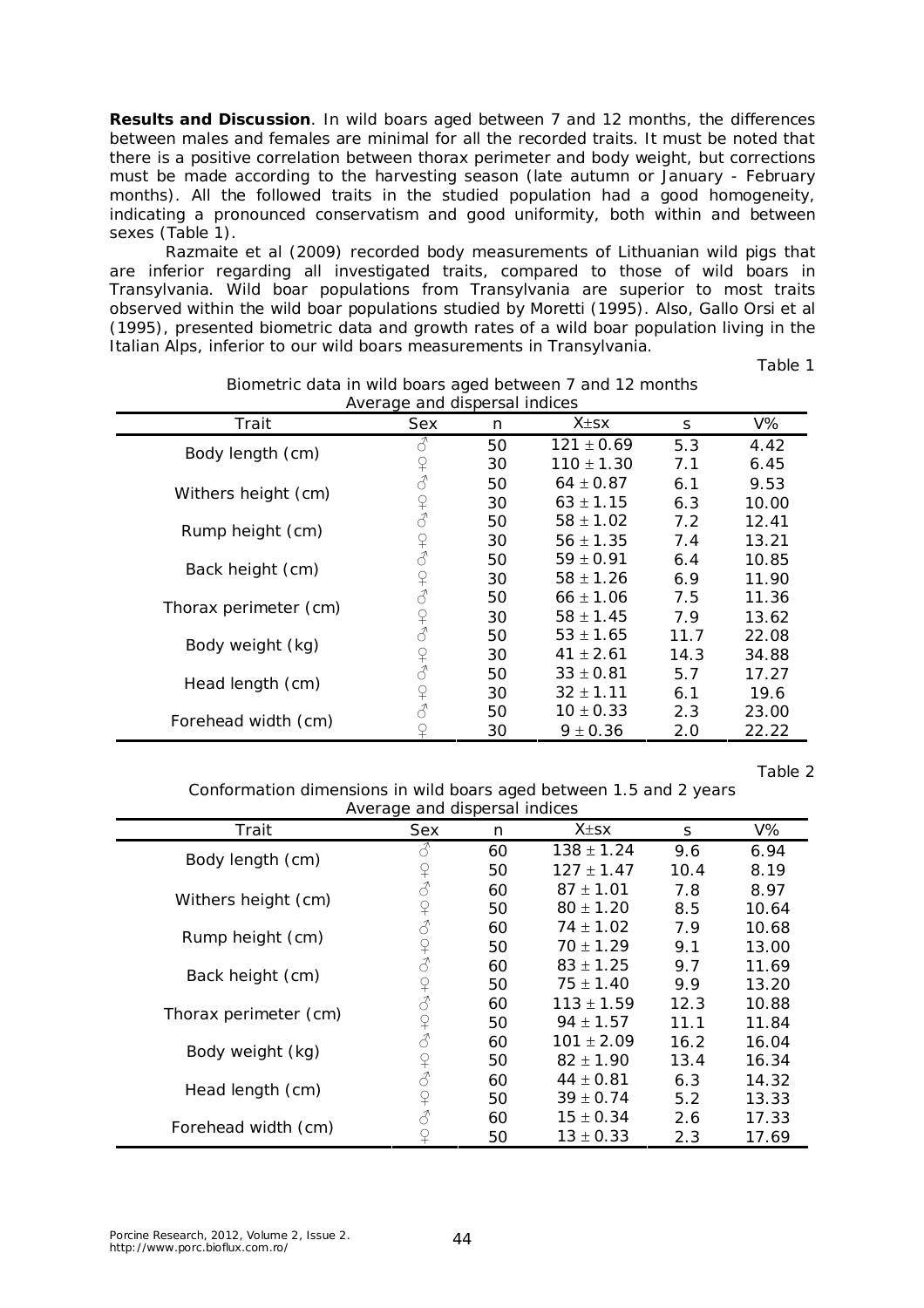In wild boars aged between 1.5 and 2 years, the average body length of females is 127  $\pm$ 1.47 cm, inferior with 11 cm to the one of the males of the same age. The same sexual dimorphism is reflected in withers height, males being superior to females by 7 centimetres, having an average of 87 cm. At the age of 2 years, males have an average thoracic perimeter of 113 cm and females of only 94 cm. We believe that at this age the sexual dimorphism occurs due to the hormonal activity, influencing the differential gender growth, reflecting the head length and forehead width in the two sexes (Table 2), in accordance with our previous findings (Oroian et al 2012).

The body length has an average of 170 cm in males, 14 cm higher than the one of the females. Males show a higher average performance by 7 cm in withers height, where females have an average of 88 cm. Thorax perimeter of males is superior by 15 cm to the one of females, the average of the 30 tracks being 125 cm (Table 2).

**Conclusions**. Body weight of individuals collected in these age periods is strongly influenced by feeding conditions depending on soil yield and season (during January-February weight loss is very obvious because of the lack of natural food, depending almost exclusively on the additional food administration). In the studied area we noticed very good body conformation for all ages, both in males and females, this trait not being affected as strongly as body weight by the environmental conditions. Head length and forehead width actually reveals the existence of a strong group, highly adaptable to the natural habitat. Rump height viewed in correlation with size, highlights the existence of genetic purity in boar herds in Transylvania, where there were no reported hybrids with domestic pigs.

**Acknowledgements**. Financed by ANCS Romania trough project PN II no. 52105/2008.

## **References**

- Almășan H., Popescu C., Decei P., 1973 Economia vânatului şi salmonicultura. Editura Didactică şi Pedagogică, Bucureşti. [In Romanian]
- Cotea V., Bodea M., Micu I., 2001 Vânatul şi vânătoarea în România. Editura Ceres, Bucureşti. [In Romanian]
- Gallo Orsi U., Macchi E., Perrone A., Durio P., 1995 Biometric data and growth rates of a wild boar population living in the Italian Alps. J Mt Ecol 3:60-63.
- Moretti M., 1995 Biometric data and growth rates of a mountain population of wild boar (*Sus scrofa* L.), Ticino, Switzerland. J Mt Ecol 3:56-59.
- Oroian T., Cighi V., Oroian R. G., 2009 Ameliorarea genetică a animalelor. Editura Risoprint, Cluj-Napoca. [In Romanian]
- Oroian T., Oroian R., Paşca I., Oroian E, Covrig I., 2010 Methods of estimation by dentition in *Sus scrofa ferus* sp. Bulletin of UASVM. Animal Science and Biotechnologies 67(1-2):291-295.
- Oroian T., Oroian R., Covrig I., Pașcalău S., Cighi V., Chakirou O., Nistor S., 2012 Phenotypic characterization of the wild boar populations from the Sovata forest district, based on age and sex. Porc Res 2(1):27-34.
- Pascal D., 2002 Enciclopedie practică de vânătoare. Editura Aquila '93, Oradea. [In Romanian]
- Razmaite V., Kerziene S., Jatkauskiene V., 2009 Body and carcass measurements and organ weights of Lithuanian indigenous pigs and their wild boar hybrids. Animal Science Papers and Reports 27(4): 331-342.
- Vlaic A., 2011 Genetică animală. Editura AcademicPres, Cluj-Napoca. [In Romanian]